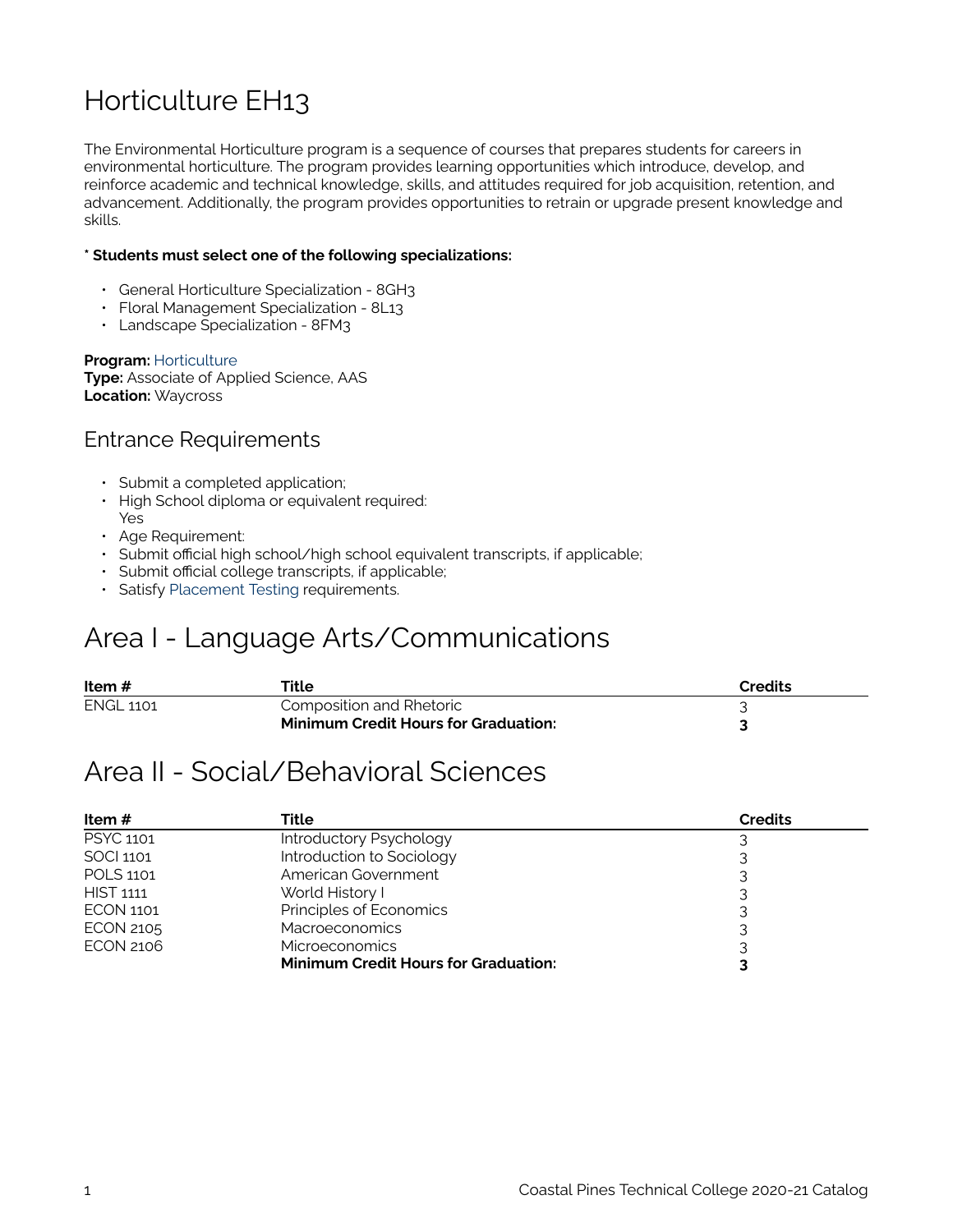# Area III - Natural Sciences/Mathematics

| Item $#$  | Title                                       | <b>Credits</b> |
|-----------|---------------------------------------------|----------------|
| MATH 1101 | Mathematical Modeling                       |                |
| MATH 1111 | College Algebra                             |                |
| MATH 1103 | Quantitative Skills & Reasoning             |                |
| MATH 1100 | Quantitative Skills & Reasoning             |                |
|           | <b>Minimum Credit Hours for Graduation:</b> |                |

### Area IV - Humanities

| Item #           | Title                                       | <b>Credits</b> |
|------------------|---------------------------------------------|----------------|
| ARTS 1101        | Art Appreciation                            |                |
| <b>ENGL 2110</b> | World Literature                            |                |
| <b>ENGL 2130</b> | American Literature                         |                |
| <b>HUMN 1101</b> | Introduction to Humanities                  |                |
| <b>MUSC 1101</b> | <b>Music Appreciation</b>                   |                |
| <b>THEA 1101</b> | Theater Appreciation                        |                |
| <b>RELG 1101</b> | World Religion                              |                |
| <b>SPAN 1101</b> | Introduction to Spanish                     |                |
|                  | <b>Minimum Credit Hours for Graduation:</b> |                |

# Occupational Courses

| Item #                         | Title                                              | <b>Credits</b> |
|--------------------------------|----------------------------------------------------|----------------|
| <b>COMP 1000</b>               | Introduction to Computer Literacy                  |                |
| <b>HORT 1000</b>               | Horticulture Science                               |                |
| <b>HORT 1010</b>               | Woody Plant Identification                         |                |
| <b>HORT 1020</b>               | Herbaceous Plant Identification                    |                |
| <b>HORT 1080</b>               | Pest Management                                    |                |
| HORT 1150 or Course<br>Cluster | Horticulture Internship or Course Cluster          |                |
|                                | Specific Occupational-Guided Electives (3 credits) |                |
|                                | Specific Occupational-Guided Electives (3 credits) |                |
|                                | <b>Minimum Credit Hours for Graduation:</b>        |                |